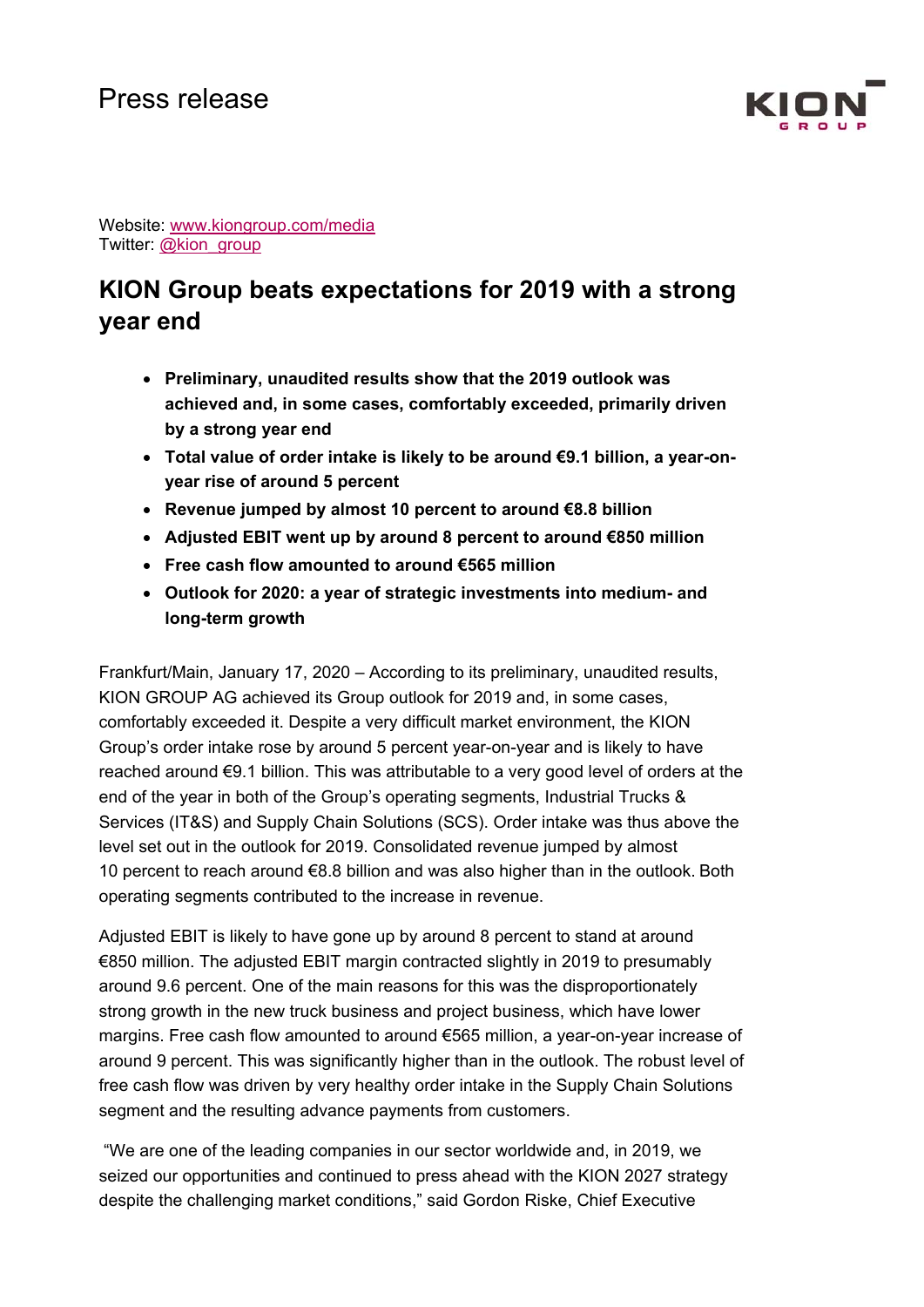

Officer of KION GROUP AG. "Building on our successes in 2019, we will be focusing on strategic investments for the future in the new financial year. We are thus setting the course for our medium- and long-term growth."

#### **Preliminary business performance of the segments in 2019**

In the **Industrial Trucks & Services segment** (industrial trucks, warehouse trucks, and related services), the KION Group brands took orders for around 214 thousand new trucks in 2019. The significant market slowdown meant that the segment was not fully able to match the very high figure reported for 2018 (down by 1.4 percent). The total value of order intake increased by almost 2 percent and is likely to be around €6.3 billion. Total segment revenue went up by almost 8 percent to around €6.4 billion and was thus higher than in the outlook. Adjusted EBIT is expected to be around €693 million, a year-on-year improvement of around 6 percent.

At around €2.8 billion in 2019, order intake in the **Supply Chain Solutions segment** (automated warehouse systems) was around 14 percent up on the figure reported for the prior year and was much higher than in the outlook. Total segment revenue rose by around 16 percent to around €2.4 billion. The segment's adjusted EBIT is expected to be around €228 million, a jump of around 27 percent, and exceeded the outlook.

## **Further investments under the KION 2027 strategy**

"Our successes in 2019 give us encouragement as we continue to forge ahead with our KION 2027 growth strategy," Gordon Riske underlined. "In 2020, we will be investing heavily in the expansion of production capacity worldwide. We are also broadening our range of products and solutions so that we can fulfill even better the specific needs of our customers across all industries and regions." The Chief Executive Officer went on to say that the KION Group would step up software development for automation solutions and, at the same time, enhance its portfolio of energy systems. The ongoing expansion of the global sales and service network would also continue, as would the Group's digital transformation.

## **Outlook for 2020**

The KION Group anticipates that the global market for industrial trucks will remain fairly flat this year in view of the ongoing geopolitical uncertainties and expected economic volatility. By contrast, demand for supply chain solutions should continue to rise.

In 2020, the KION Group's adjusted EBIT and free cash flow will be burdened by the substantial volume of strategic investments aimed at further expanding the business.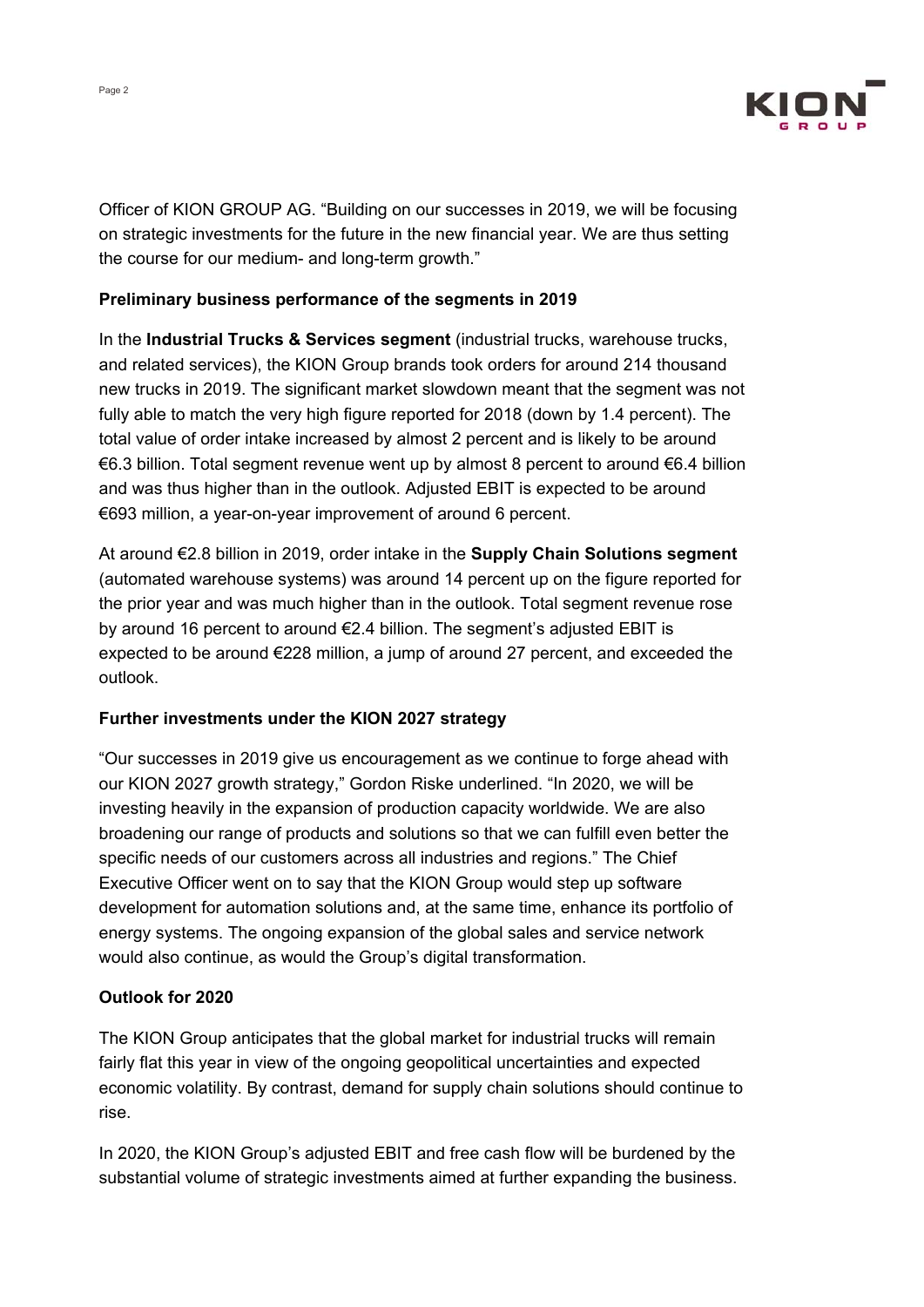

## The KION Group will publish its final financial results for 2019 and its outlook for 2020 on March 3, 2020.

|                                                 | <b>Preliminary</b><br>financials<br>2019 | Change y-o-y | Outlook<br>2019 (in $€m)$ |
|-------------------------------------------------|------------------------------------------|--------------|---------------------------|
| <b>KION Group</b>                               |                                          |              |                           |
| Order intake                                    | $\sim \epsilon$ 9.1bn                    | $~15\%$      | $8,250 - 8,950$           |
| Revenue                                         | ~ €8.8bn                                 | $~10\%$      | $8,150 - 8,650$           |
| <b>Adjusted EBIT</b>                            | $\sim \epsilon$ 850m                     | $~10\%$      | $805 - 875$               |
| Free cash flow                                  | $\sim$ €565m                             | $\sim +9\%$  | $380 - 480$               |
| <b>Segment Industrial Trucks &amp; Services</b> |                                          |              |                           |
| <b>Order intake</b>                             | $\sim \epsilon$ 6.3bn                    | $\sim$ +2%   | $6,250 - 6,450$           |
| <b>Revenue</b>                                  | $\sim \epsilon$ 6.4bn                    | ~100         | $6,050 - 6,250$           |
| <b>Adjusted EBIT</b>                            | ~ €693m                                  | $~16\%$      | $685 - 720$               |
| <b>Segment Supply Chain Solutions</b>           |                                          |              |                           |
| <b>Order intake</b>                             | ~ €2.8bn                                 | $\sim$ +14%  | $2,000 - 2,500$           |
| <b>Revenue</b>                                  | $\sim \epsilon$ 2.4bn                    | $~16\%$      | $2,100 - 2,400$           |
| <b>Adjusted EBIT</b>                            | ~ €228m                                  | $\sim$ +27%  | $190 - 225$               |

## The Company

The KION Group is a global leader in industrial trucks, related services and supply chain solutions. Across more than 100 countries worldwide, the KION Group designs, builds and supports logistics solutions that optimize material and information flow within factories, warehouses and distribution centers. The Group is the largest manufacturer of industrial trucks in Europe, the second-largest producer of forklifts globally and a leading provider of automation technology.

The KION Group's world-renowned brands are clear industry leaders. Dematic, the newest addition to the KION Group, is a global leader in automated material handling, providing a comprehensive range of intelligent supply chain and automation solutions. The Linde and STILL brands serve the premium industrial truck segment. Baoli focuses on industrial trucks in the economy segment. Among KION's regional industrial truck brand companies, Fenwick is the largest supplier of material handling products in France and OM Voltas is a leading provider of industrial trucks in India.